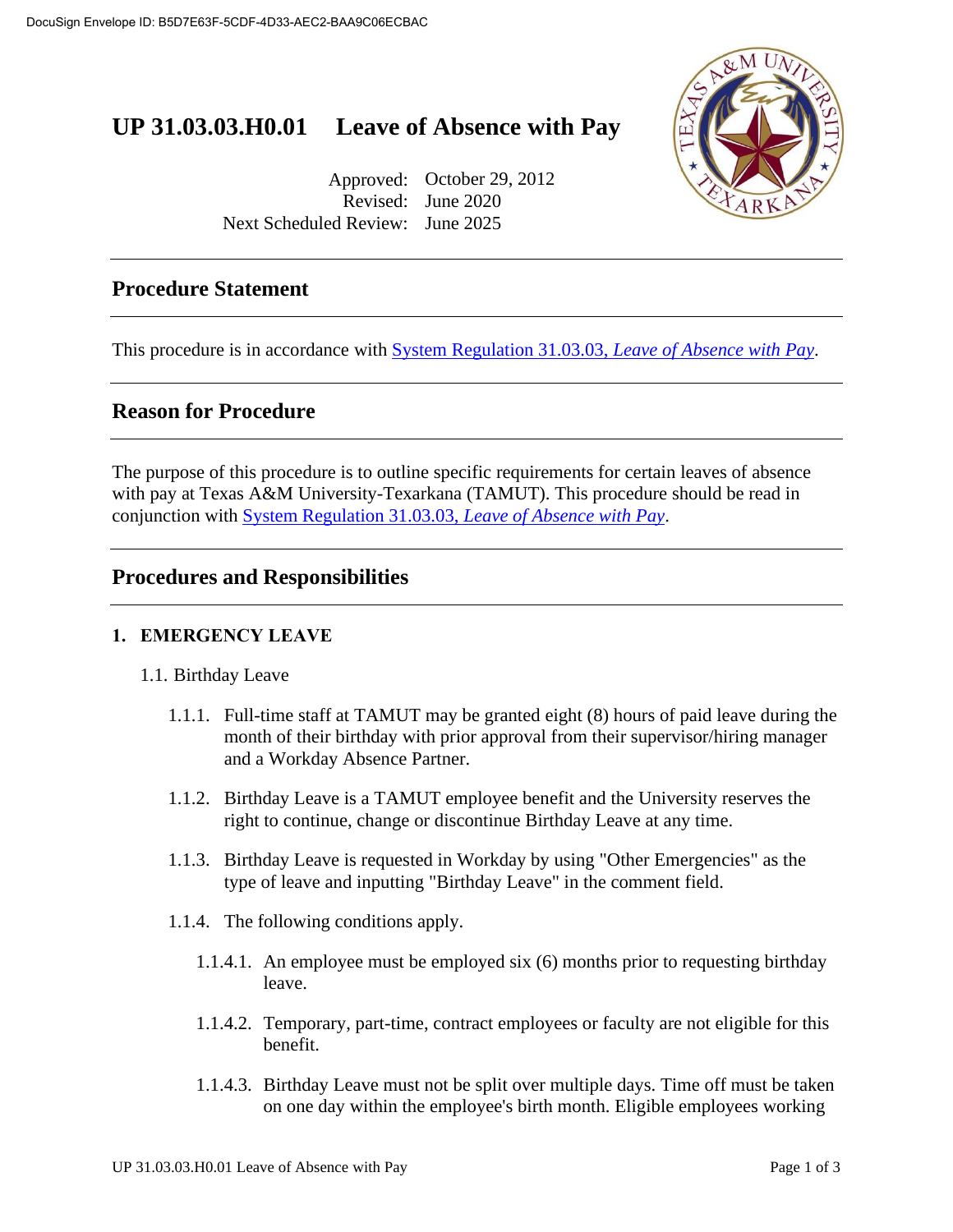an alternate schedule of more than eight (8) hours per day must use vacation for the remaining hours of the day.

- 1.1.4.4. To ensure compliance with emergency leave reporting and eligibility requirements, Birthday Leave must receive prior supervisory/hiring manager approval and Absence Partner approval in Workday. This type of leave is automatically routed to a TAMUT Absence Partner after the supervisor/hiring manager approval.
- 1.1.4.5. Under extraordinary circumstances, the supervisor/hiring manager may approve Birthday Leave in the month following the employee's birth month if the employee's workload doesn't permit time off during their birth month.
- 1.1.4.6. If an employee does not take birthday leave within the month of their birthday or receive approval to take it the following month, the leave is forfeited for that fiscal year.
- 1.2. Death of a Family Member
	- 1.2.1. An employee is entitled to emergency leave because of the death of the employee's spouse, or the employee's or spouse's child, stepchild, parent, stepparent, brother, stepbrother, sister, stepsister, grandparent, step grandparent, great grandparent, step great grandparent, grandchild, step grandchild, great grandchild or step great grandchild. The emergency leave hours are not required to be consecutive but must be taken within 30 days from the date of death.
	- 1.2.2. Relationships that exist due to marriage will terminate upon death or divorce. For example, emergency leave for an ex-spouse's death would not apply, nor would it apply for the death of an ex-spouse's family member.
	- 1.2.3. Up to five (5) working days of leave with pay may be taken for the death of a family member as outlined in this procedure and **System Regulation 31.03.03**, *[Leave Absence with Pay](http://policies.tamus.edu/31-03-03.pdf)*. These allocated days are intended to provide for usual circumstances that occur due to death of these immediate family members; additional time needed should normally be charged to accrued vacation or, if available, compensatory time.
	- 1.2.4. Death of a Family Member/Bereavement leave is requested in Workday by selecting "Death of a Family Member" as the type of leave requested and selecting the appropriate familial relationship as the reason for the leave request.
	- 1.2.5. Emergency leave for the death of a family member may not be used after an employee has terminated employment and is on the payroll to exhaust his or her vacation leave.
	- 1.2.6. Documentation regarding leave for the death of a family member may be requested to support compliant leave approval and reporting.